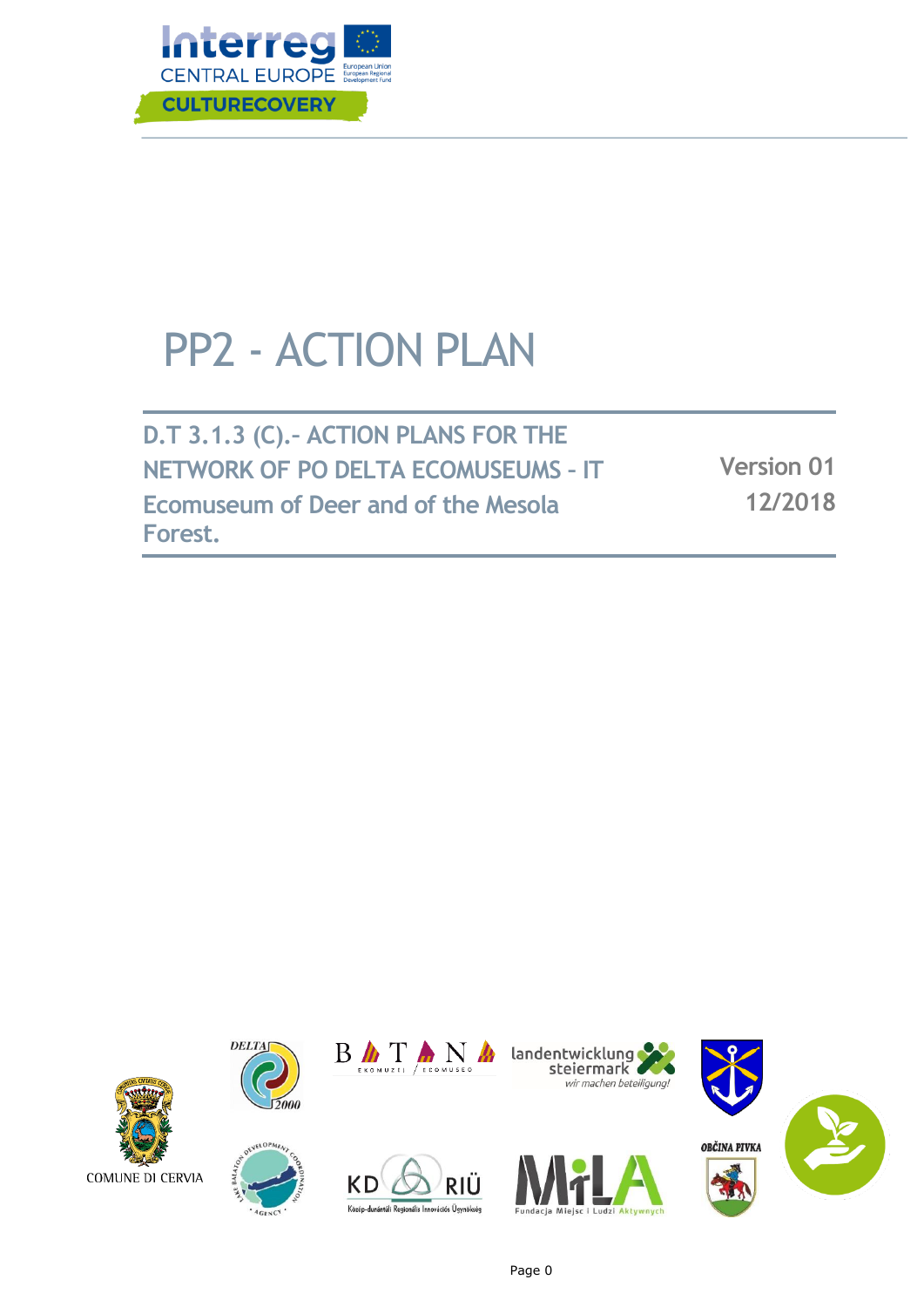

## **SUMMARY**

| 1.1 ECOMUSEUM/S INVOLVEDFehler! Textmarke nicht definiert.                                    |
|-----------------------------------------------------------------------------------------------|
| 1.2. Contact person involved in the preparation of action planFehler! Textmarke nicht definie |
| 2.1- Intangible cultural heritage elements and safeguarding actions/programFehler! Textmark   |
| 2.2 - Management of ecomusuem Fehler! Textmarke nicht definiert.                              |
| 2.3. Stakeholders and playersFehler! Textmarke nicht definiert.                               |
|                                                                                               |
|                                                                                               |
|                                                                                               |
| 5.3 List the actions to reach the objectives Fehler! Textmarke nicht definiert.               |
|                                                                                               |
|                                                                                               |
|                                                                                               |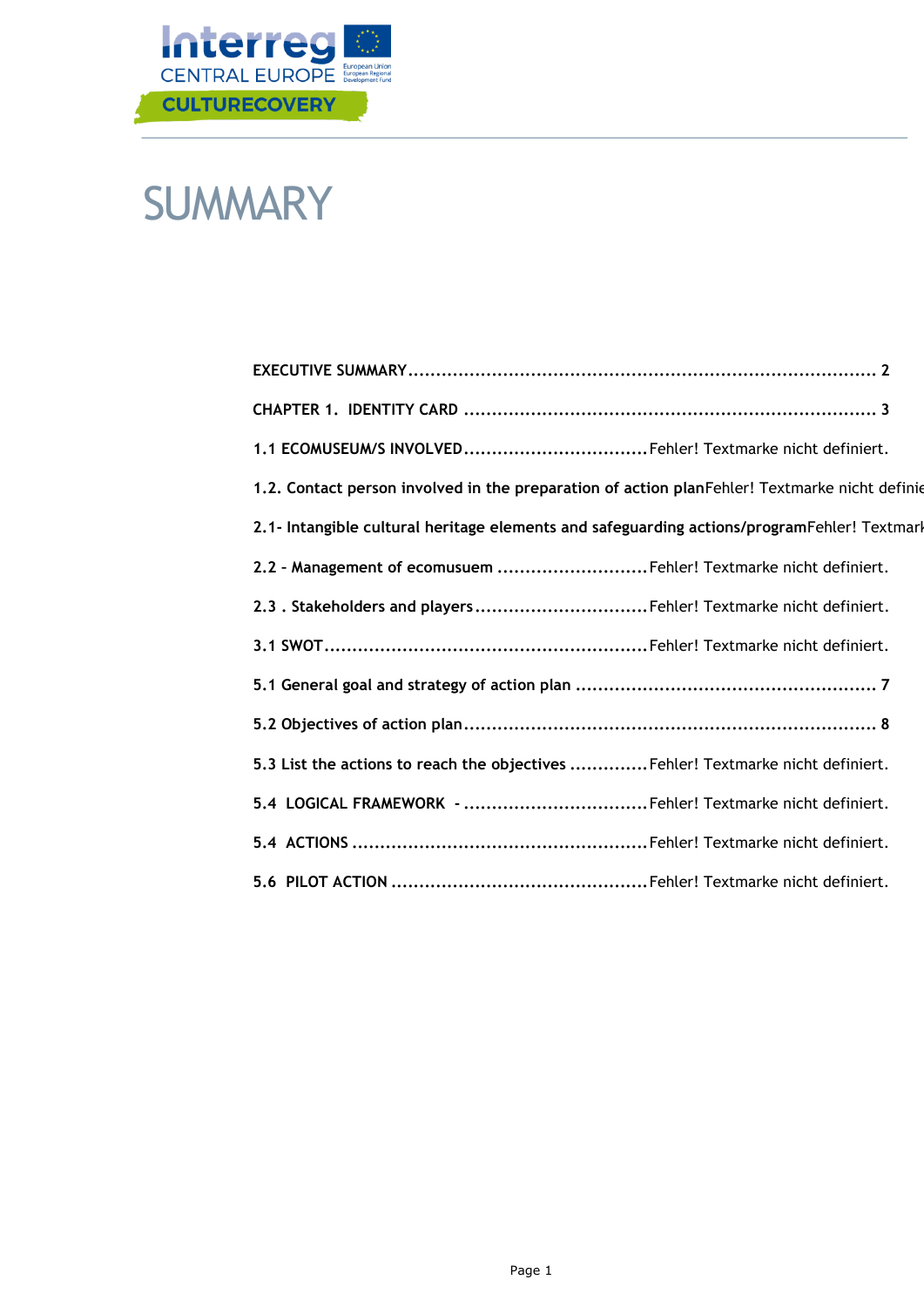

# <span id="page-2-0"></span>EXECUTIVE SUMMARY

Please add in the box below a short summary of max 1 pages in English language about your action plan, resuming with some lines the following main chapters of action plan, as following:

- Name of ecomuseum
- State of art (about 3/4 lines about the intangible culturale heritages elements and safeguarding actions/programm and management)
- Partecipatory approach (about max 3/4 lines) evidenced the main conclusions and results about partecipatory approach and workshops realized in CR project
- Action plan ecomusuem (about 10 lines about main goal, obiectives, actions, and some lines about the pilot action selected and that will be realized with CR)

Ecomuseum of Deer and of the Mesola Forest.

Thanks to the active collaboration of Proloco and the volunteers of the Maps Group, the numerous testimonies reflect an active community, with a strong sense of participation in the common good.

Social initiatives, enhancement of the territory, Associations that generate value for the vulnerable groups (disabled, elderly in particular), new generations who spend to organize local events, are an expression of a will to improve the quality of life of the residents to give concrete responses to the needs of the Community.

The awareness has emerged of how crucial it is to preserve the knowledge and uses of local culture (Cultural Heritage) as a source of inspiration to improve the quality of Social Relations and open up to new forms of tourism, affirming a renewed Culture of Hospitality for a territory not considered until today to tourist vocation.

The desire to dedicate itself to tourism has given birth to the idea of promoting a path to participatory approach in the extra-hotel sector, with the numerous owners of B & B, enhancing receptivity for Experiential Tourism, Slow and Naturalistic.

The Swot analysis noted the need to consolidate the role of the Ecomuseum in the perception of the local community. The proposed actions pursue the objective of:

a) Consolidate the participatory approach of the local community to promote the tourist vocation of the territory, in forms of experiential tourism, Slow and Naturalistic.

b) To improve the communication of the Ecomuseum using digital communication tools (one's own website) and social media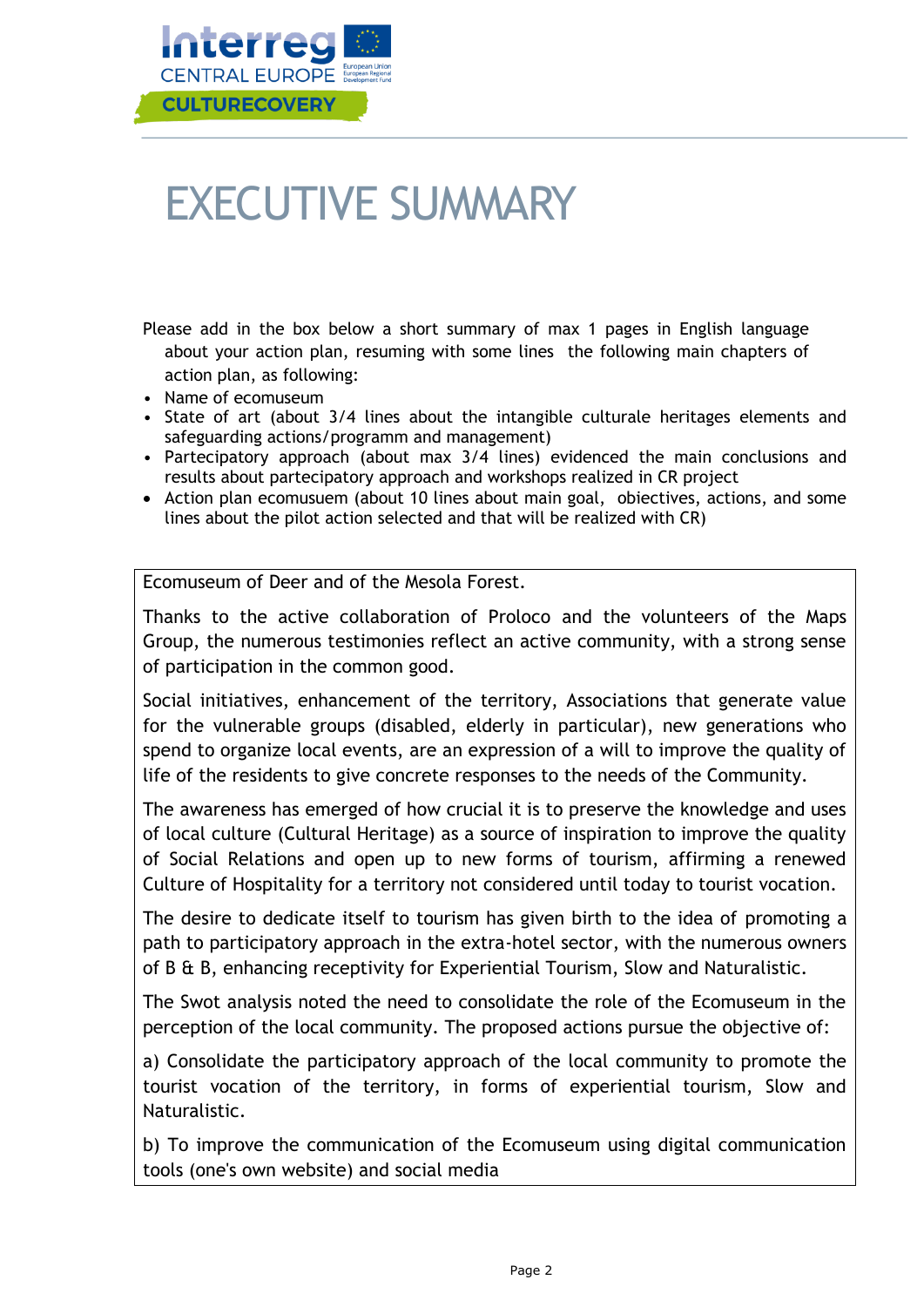

# CHAPTER 1. IDENTITY CARD

### **ECOMUSEUM/S INVOLVED**

Name

Ecomuseum of Deer and of the Mesola Forest

Location

Bosco

Website

//

Body involved in the management of ecomusuems

Gruppo Mappe di Bosco

### **Contact person involved in the preparation of action plan**  Name and surname

Guido Turatti

Body /entity / ecomuseum

Gruppo Mappe di Bosco

E-mail, phones and other contacts

guido.turatti@gmail.com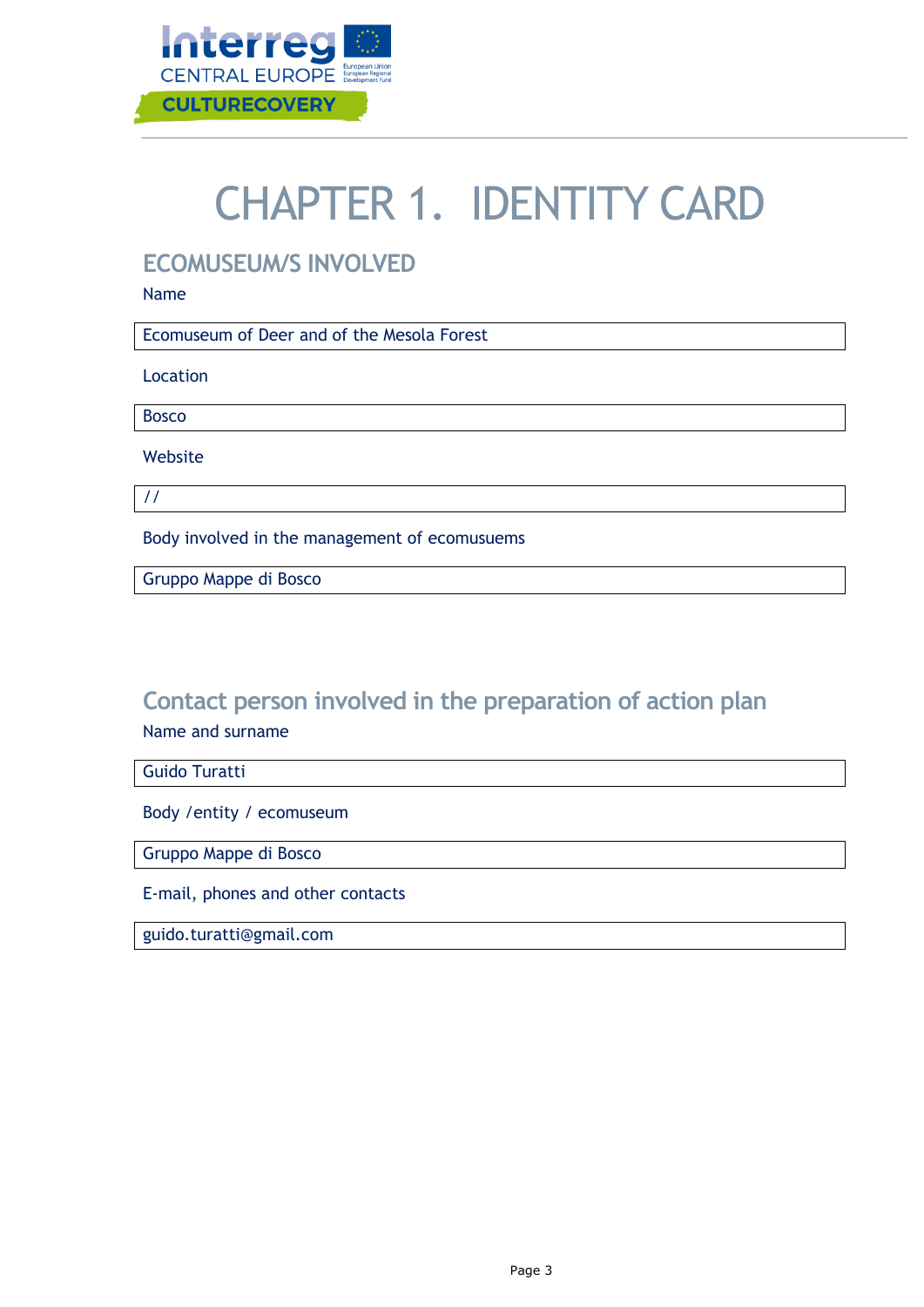

# CHAPTER 2. STATE OF ART

## **2.1- Intangible cultural heritage elements and safeguarding**

#### **actions/program (**cfr. WP T.1 – D.T.1.1.1)

Please describe in synthesis the state of art about actions or programs aimed at preservation, recovery and promotion of intangible cultural heritage and to make a picture of various methods and approaches used by particular ecomuseums; in synthesis describe the situation and approach about preservation, recovery and promotion of ICH. (Evidence also the potential of ICH in the area of ecomuseum )

(*max 2.000 signs*)

La biodiversità del Bosco di Mesola, i bunker della Seconda Guerra Mondale, e le sue dune e la Chiesetta di Massenzatica,

### **2.2 – Management of ecomusuem (**cfr. WP T.1 – D.T.1.1.1)

Please describe in synthesis analysis of current ecomuseum management system and assessment of its effectiveness and efficiency, with also indications about the actual state of art, approach used, points of strength and weakness.

(*max 2.000 signs*)

Gruppo Mappe di Comunità Bosco (Ecomuseum Coordination Bureau)

### **2.3 . Stakeholders and players**

Please describe in synthesis the main stakeholders, players and in general bodies, entities etc that actual manage the ICH, other than stakeholders and players that could influence the models and methods of conservation, valorization and preservation of ICH . (*max 2.000 signs*)

Comune, Pro Loco, Associazioni di Volontari, Tour Operator, Ufficio informazioni turistiche.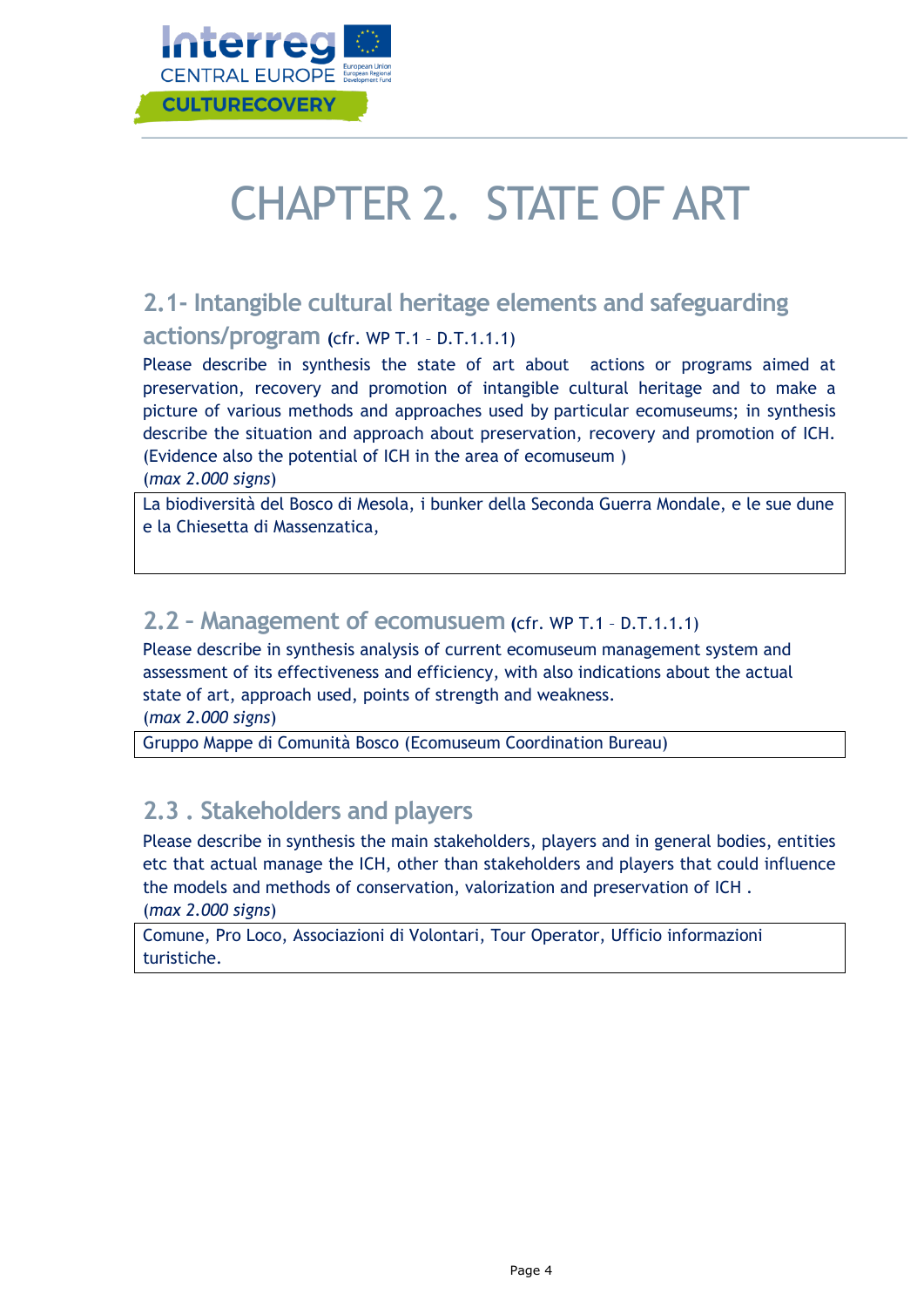

## CHAPTER 3. PARTECIPATORY APPROACH

#### **3.1 Evidenced the Main conclusion and results of participatory approach in terms of innovative methods of preservation and performing Intangible Cultural Heritage and planning for their application**

Please describe the main goal and conclusion of workshops realized evidenced in particular:

- **a-** What innovative methods of preservation and recovery of intangible cultural heritage based on creative industry and informtion and communication technologies ? please describe in sythesis
- **b-** What Best Practices on ecomuseum intangible cultural heritage could be used as inspiration ? please describe in sythesis
- Grazie all'attiva collaborazione della Proloco e dei volontari del Gruppo Mappe le numerose testimonianze riflettono una comunità attiva, con un forte senso di partecipazione al Bene Comune. Iniziative sociali, interventi di valorizzazione del territorio, Associazioni che generano Valore per le fasce deboli (disabili, anziani in particolare), nuove generazioni che si spendono per organizzare eventi locali, sono espressione di una volontà a migliorare la qualità della vita dei residenti per dare risposte concrete ai bisogni della Comunità. È anche emerso il desiderio di aprirsi a nuove forme di turismo, affermando una rinnovata Cultura dell'Ospitalità.

#### **3.2 Evidence the main results and conclusion of workshops in terms of existing individual offers and development of integrated offers within traditional tourism offer**

È emersa la consapevolezza di quanto sia determinante preservare i Saperi e gli Usi della Cultura locale (Cultural Heritage) come fonte di ispirazione per migliorare la qualità delle Relazioni Sociali e consolidare la Cultura dell'Ospitalità.

La voglia di dedicarsi al turismo ha fatto nascere l'idea di promuovere un approccio partecipativo nel settore extralberghiero, con i numerosi proprietari di B&B, potenziando la ricettività per il Turismo Esperienziale, Slow e Naturalistico.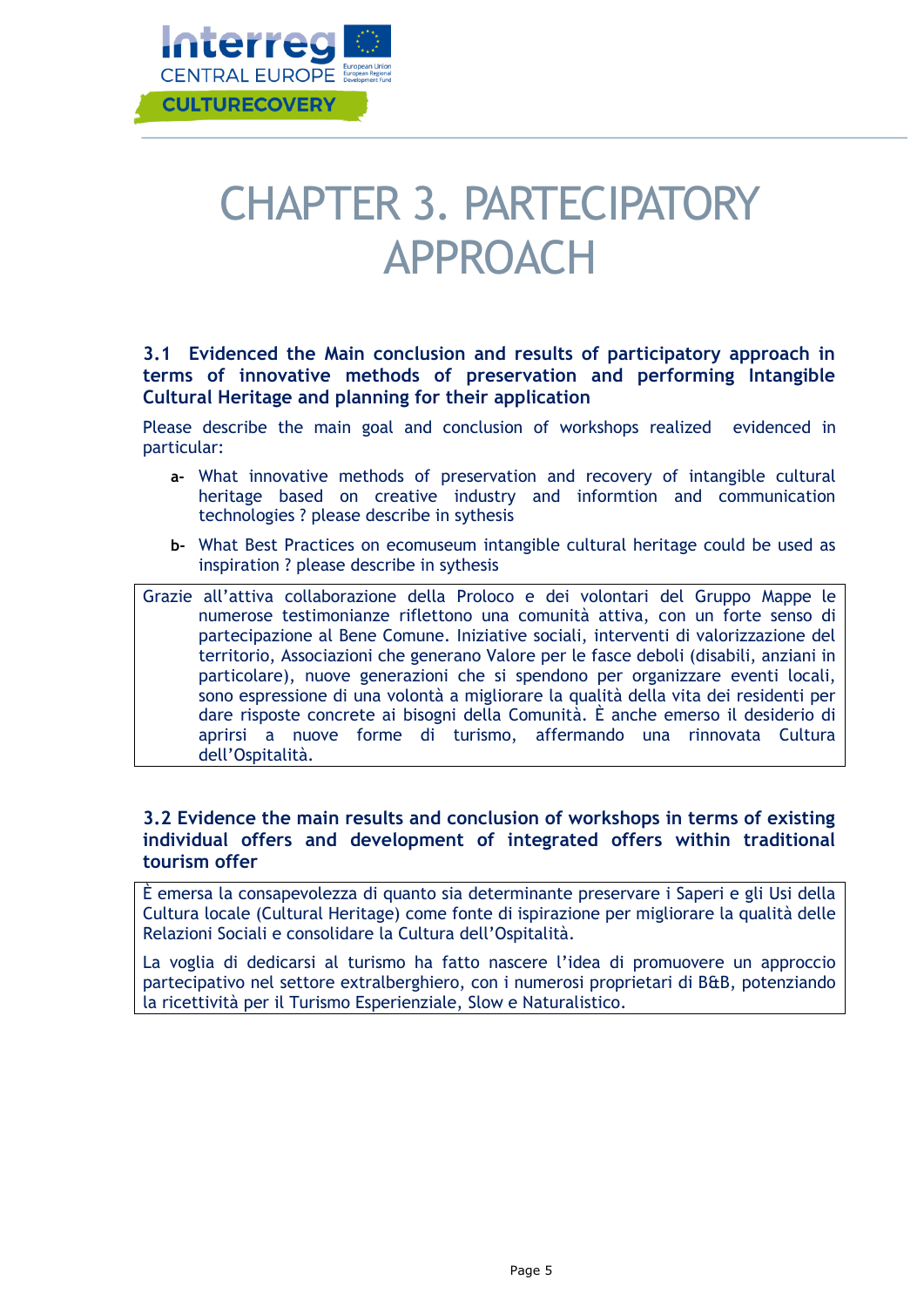

## CHAPTER 4. SWOT ANALYSIS

### **3.1 SWOT**

Please fulfill the following table with the indication of the main point of **Strengths, Weaknesses, Opportunities, Threats:**

| <b>Strengths</b>                                                                                                              | <b>Weaknesses</b>                                                                                                                                                   |
|-------------------------------------------------------------------------------------------------------------------------------|---------------------------------------------------------------------------------------------------------------------------------------------------------------------|
| - L'associazionismo e la forte coesione<br>dei Volontari<br>- Un forte attivismo di iniziative<br>realizzate<br>- Concretezza | - Frammentazione e disorganicità<br>- modello organizzativo di gestione<br>dell'ecomuseo<br>- Cartellonistica<br>- scarsa ricettività (mancanza di posti<br>letto). |
| <b>Opportunities</b>                                                                                                          | <b>Threats</b>                                                                                                                                                      |
| - Sviluppo di un Turismo Slow e<br>Culturale.<br>- promozione dei prodotti eno-<br>gastronomici locali.                       | - Passaggio generazionale<br>- ruolo dell'Ecomuseo non ancora ben<br>definito.                                                                                      |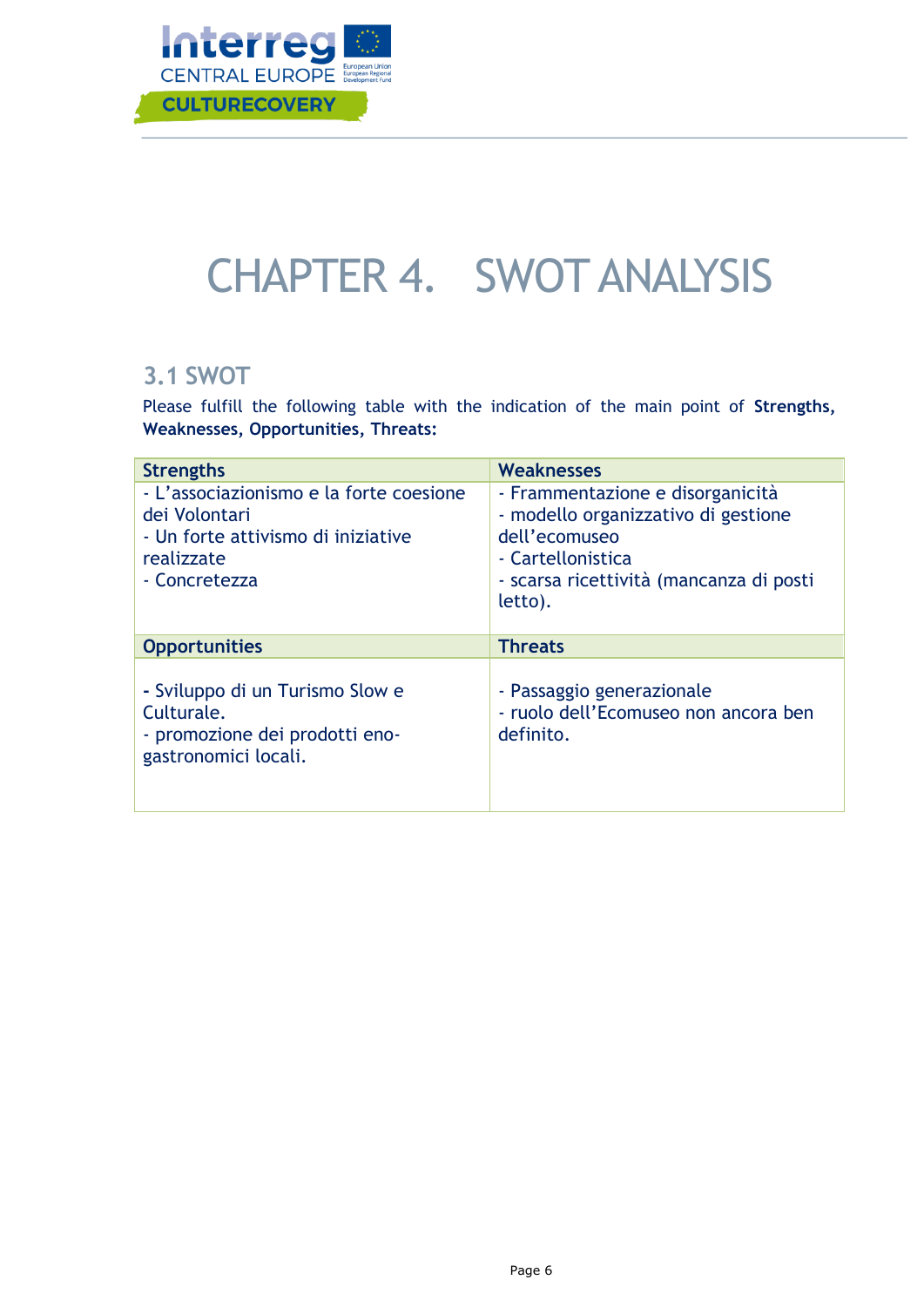

## CHAPTER 5. ACTION PLAN **ECOMUSUEMS**

### <span id="page-7-0"></span>**5.1 General goal and strategy of action plan**

The general goal of action plan is a sort of general strategy to fit the aim of action plan. It is one and general and strictly connected with the background . Evidenced also the main needs and main goal and the vision you are heading for as a desired state, so a sort of introduction evidences the reasons of action plan

Il Piano d'Azione rappresenta uno strumento finalizzato a migliorare la fruizione qualitativa e quantitativa del Patrimonio Culturale Immateriale.

Prevede attività e azioni concrete che esprimono il nesso e la coerenza tra i diversi livelli di progettazione, tutti ancorati alla medesima visione del territorio.

L'ecomuseo ricopre un ruolo significativo nei confronti di tutti soggetti coinvolti (Associazioni culturali, Istituti didattici, Amministrazioni locali, Operatori economici, etc.).

Occorre assicurare, ai partecipanti espressione del territorio, un primo risultato spendibile e perseguibile in tempi relativamente brevi. È significativo, infatti, infondere fiducia e fornire una prospettiva verso la quale i diversi attori possono proiettare le loro aspettative, che sono senz'altro di diversa natura ed esprimibili nelle categorie che seguono:

- di Comunità: finalizzate al "riconoscimento" e "incremento" del capitale sociale e valoriale della comunità di appartenenza, disposta a mettersi in gioco con un rinnovato spirito partecipativo per un Bene Comune.

- di relazione: orientate a soddisfare i bisogni di relazione interpersonale, di scambioconfronto e approfondimento conoscitivo;

- personali: orientate a soddisfare i bisogni di relazione interpersonale, di scambioconfronto e approfondimento conoscitivo;

- socio-economiche del territorio: volto a fornire un contributo nel tessuto socioeconomico locale affinché i Saperi e le conoscenze che appartengono ad una comunità possano essere il punto di partenza per creare, innovare e aggiornare la qualità dei servizi e la produttività.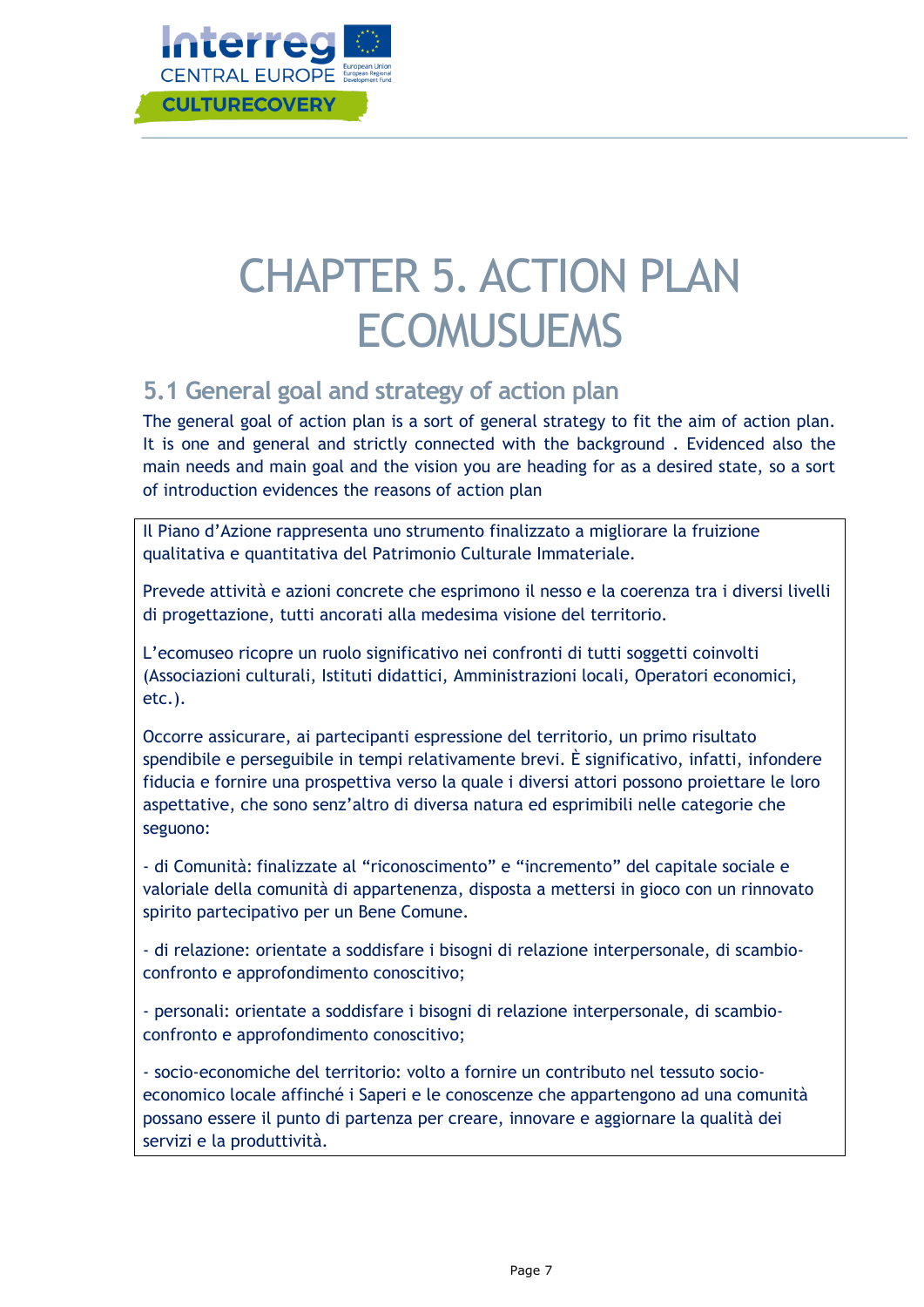

### <span id="page-8-0"></span>**5.2 Objectives of action plan**

Objectives are more specific . Consider ordering your work plan by "SMART" objectives: specific, measurable, achievable, realistic and, timely (or time-bound).

Evidence also if the objects are linked with the issues of project :

- *a) Effective and sustainable management*
- *b) Innovative preservation and recovery of Intangible Cultural Heritage through creative industry, and Information and Communication Technologies*
- *c) Integration of the offer based on local identity within the traditional tourism offer for responsible tourism purposes*

L'analisi Swot ha rilevato la necessità di consolidare il ruolo dell'Ecomuseo nella percezione della comunità locale. È emersa la consapevolezza di quanto sia determinante preservare i Saperi e gli Usi della Cultura locale (Cultural Heritage) come fonte di ispirazione per migliorare la qualità delle Relazioni Sociali e aprirsi a nuove forme di turismo, affermando una rinnovata Cultura dell'Ospitalità.

Le azioni proposte perseguono l'obiettivo di:

- a) Consolidare l'approccio partecipativo della comunità locale per promuovere la vocazione turistica del territorio, in forme di Turismo Esperienziale, Slow e Naturalistico.
- b) Migliorare la comunicazione dell'Ecomuseo utilizzando strumenti di comunicazione digitale (un proprio sito web) e i canali social.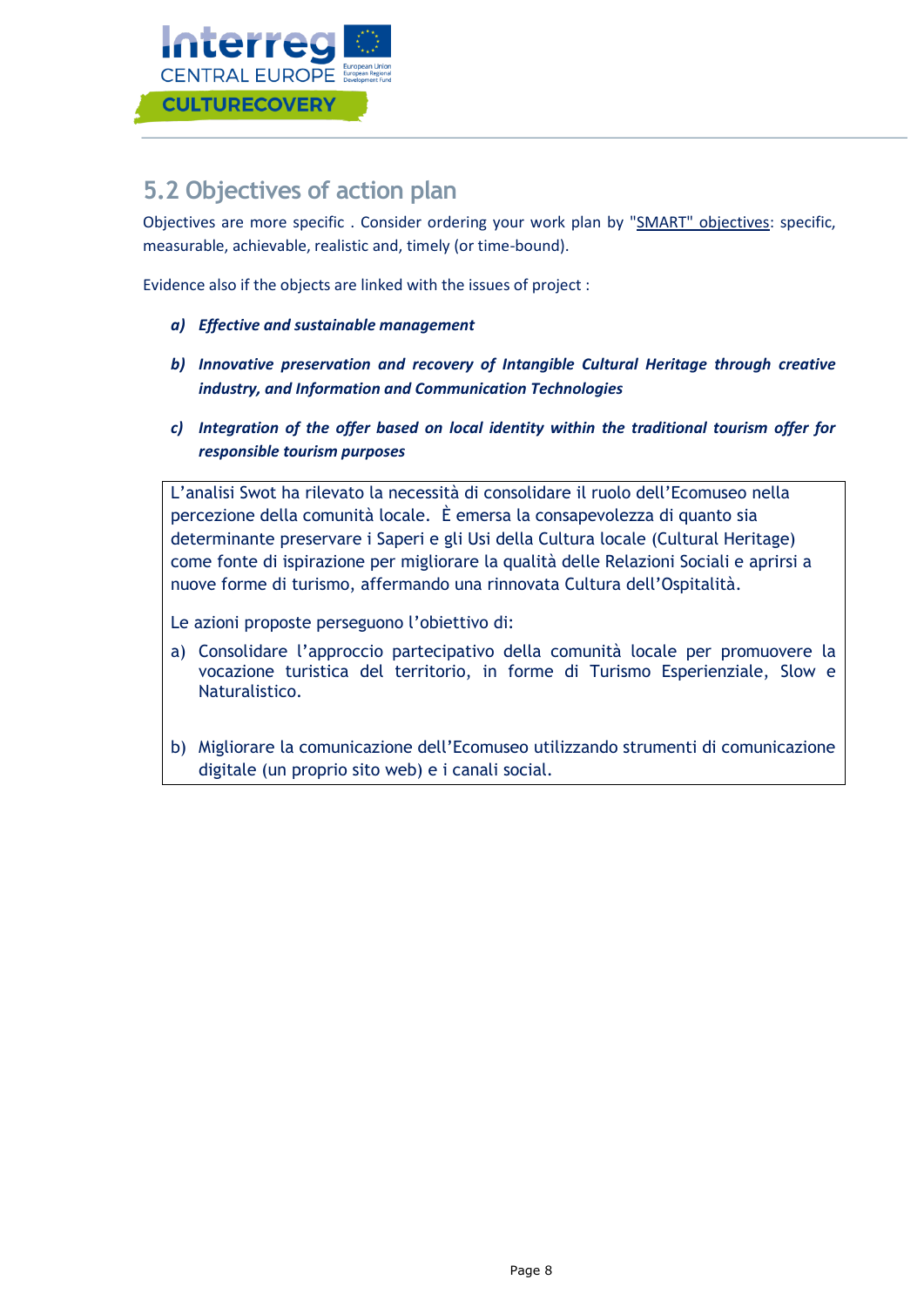

### **5.3 List the actions to reach the objectives**

For each objective one or more actions could be needs. Each actions could be articulated in phase or steps actions, together with the identification of resources, people /stakeholders / players involved and timing to realize the action. Please identify also if the actions proposed could be connected with some best practieses , if yes, please describe the best practieses.

#### **Objective 1 Diffondere la vocazione turistica**

| <b>SMART objectives</b>             |                                                  |
|-------------------------------------|--------------------------------------------------|
| The specific outcome that you want? | Aumentare l'offerta di posti letto con B&B e     |
|                                     | casa per vacanze.                                |
| How will you measure this?          | Misurando il numero di posti letto disponibile e |
|                                     | misurando le prenotazioni registrate.            |
| How much change do you expect?      | Sviluppando una nuova Cultura dell'Ospitalità    |
| When will this change occur?        | Tre anni                                         |
| Actions to reach the objectives 1   |                                                  |

1.1 Un progetto di partecipazione con i proprietari di immobili interessati ad affitti brevi per vacanza, coinvolgendo anche l'Amministrazione locale e Pro Loco.

1.2 Facendo formazione agli operatori e attività commerciali di tutto il territorio, e all'ufficio turistico.

1.3 realizzando una Guida turistica dell'Ospitalità

1.4 realizzando segnaletica/cartellonistica che colleghi elementi storici, culturali, e punti di

degustazione presso le numerose cooperative agricole diffuse sul territorio.

1.5. realizzazione di una pista ciclabile lungo la via Spinea

| Objective 2 Migliorare la comunicazione dell'Ecomuseo           |                                                                  |  |
|-----------------------------------------------------------------|------------------------------------------------------------------|--|
| <b>SMART objectives</b>                                         |                                                                  |  |
| The specific outcome that you want?                             | Creazione di un sito web                                         |  |
| How will you measure this?                                      | Analizzando i dati e le statistiche di interazioni e<br>visite   |  |
| How much change do you expect?                                  | Ottenendo un maggior interesse per<br>collaborare con l'Ecomuseo |  |
| When will this change occur?                                    | $1-2$ anni                                                       |  |
| Actions to reach the objectives 1                               |                                                                  |  |
| 2.1 Raccolta del materiale informativo (foto, video, documenti) |                                                                  |  |
| 2.2 creazione del sito                                          |                                                                  |  |
| 2.3 attivazione di un'attività sui canali social                |                                                                  |  |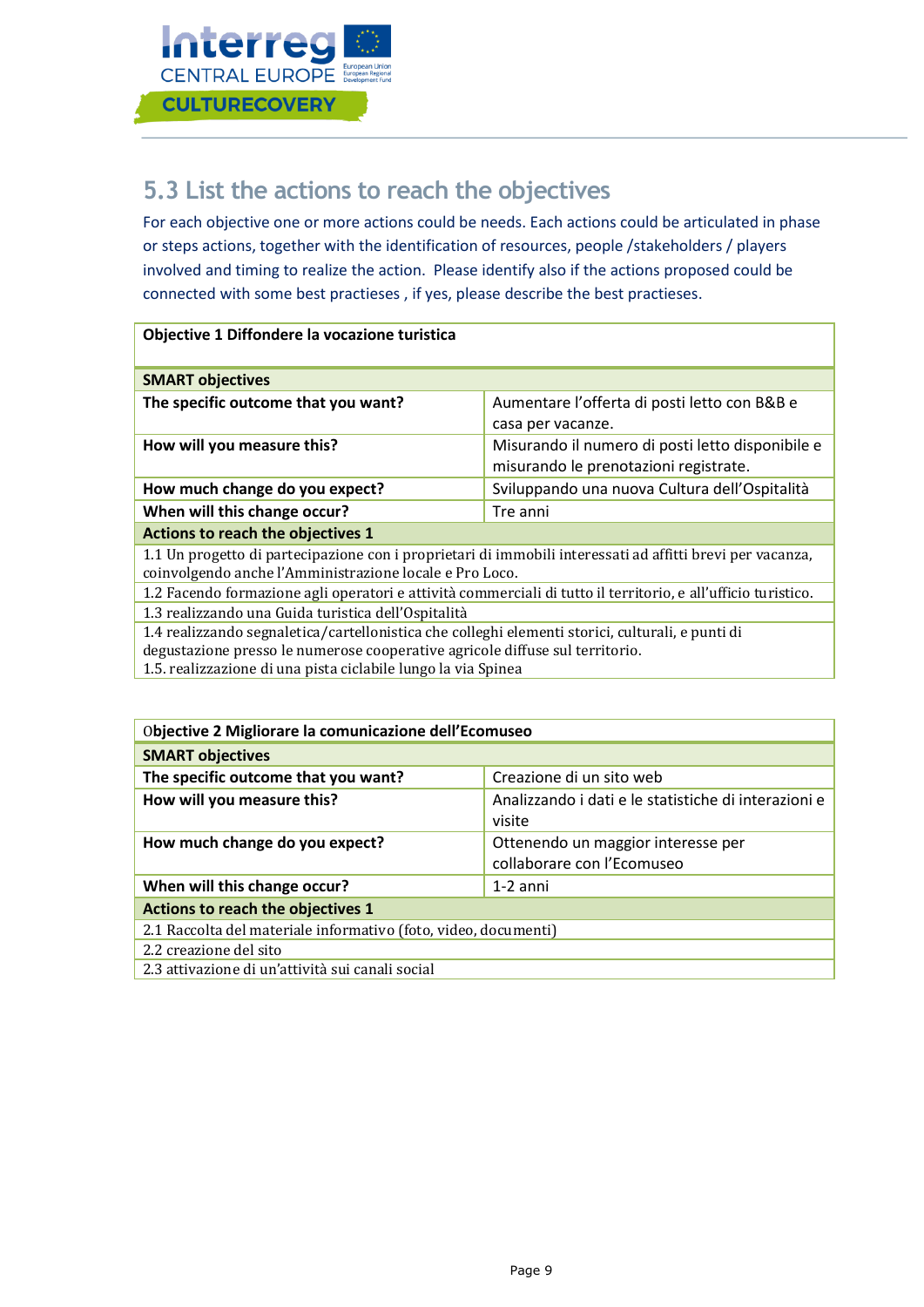

## **5.4 LOGICAL FRAMEWORK -**

Interlinkages between Actions, Objectives and Pilot. The diagram below shows the hierarchy of these issues.

Please produce a similar diagram summarising your specific policy objectives, actions and pilot actions